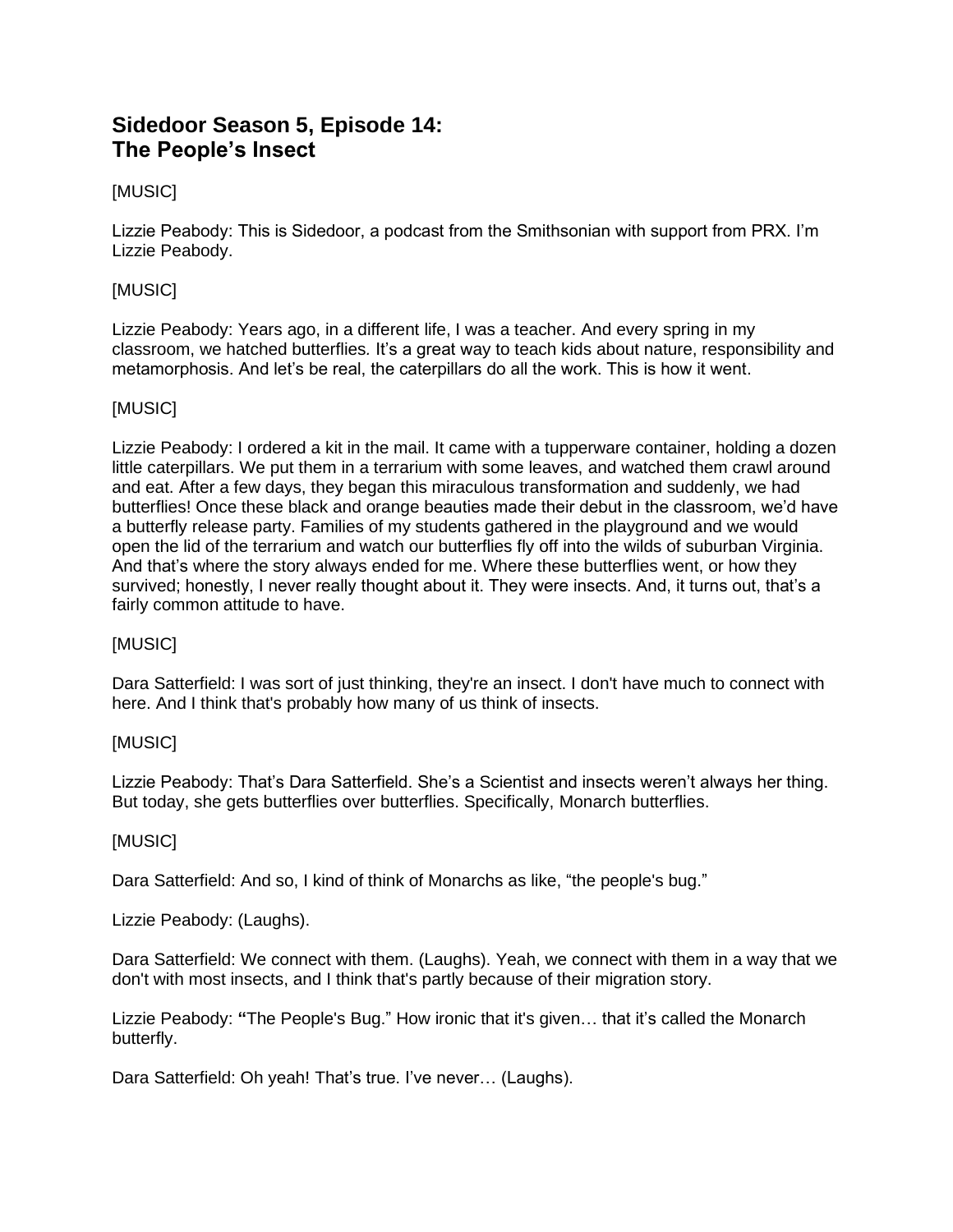Lizzie Peabody: That's the royalty of the insect world. (Laughs).

Dara Satterfield: Right. Right. I mean, they're not true bugs. Just for the record. Any Entomologist would be like, "What?"

Lizzie Peabody: (Laughs).

Dara Satterfield: That's a whole different class, but yeah. I think it's ok to say that.

Lizzie Peabody: (Laughs). Okay. Dara is a Researcher at the Smithsonian Migratory Bird Center, and she studies insect migration. I reached out to her because, like many of you, I've been stuck at home. And I began wondering about the lives of those butterflies we released in my class. I imagined them frolicking outside with their butterfly friends, and I wanted to know, what's it like to be a butterfly?

# [MUSIC]

Lizzie Peabody: But instead of a story of pretty little things floating from flower to flower, Satterfield told me an adventure tale of survival, instinct and a migration that spans generations. And I never suspected that when I read my students Eric Carle's classic, "The Very Hungry Caterpillar," that book leaves out the best part! The story doesn't end when a caterpillar becomes a butterfly. Friends, that is just the beginning!

# [MUSIC]

Lizzie Peabody: So, this time on Sidedoor, far from the fragile fruit of a classroom science experiment, we examine the epic migration of Monarch butterflies. These half-gram heroes on a dangerous mission, they have no choice, but to accept. Stay with us!

# [MUSIC]

Lizzie Peabody: Alright. Butterfly time! Although Monarchs are some of the world's most studied insects, there's still so much we don't know about them, but what we do know is remarkable.

# [MUSIC]

Lizzie Peabody: First, they make one of the longest migrations of any insect. Here's Dara Satterfield again.

# [MUSIC]

Dara Satterfield: They're making this 3,000-mile journey, in two months or sometimes less. And there's evidence that this long migration has been going on for maybe 20,000 years, maybe much, much longer than that.

# [MUSIC]

Lizzie Peabody: Wow! And, they head to Mexico.

# [MUSIC]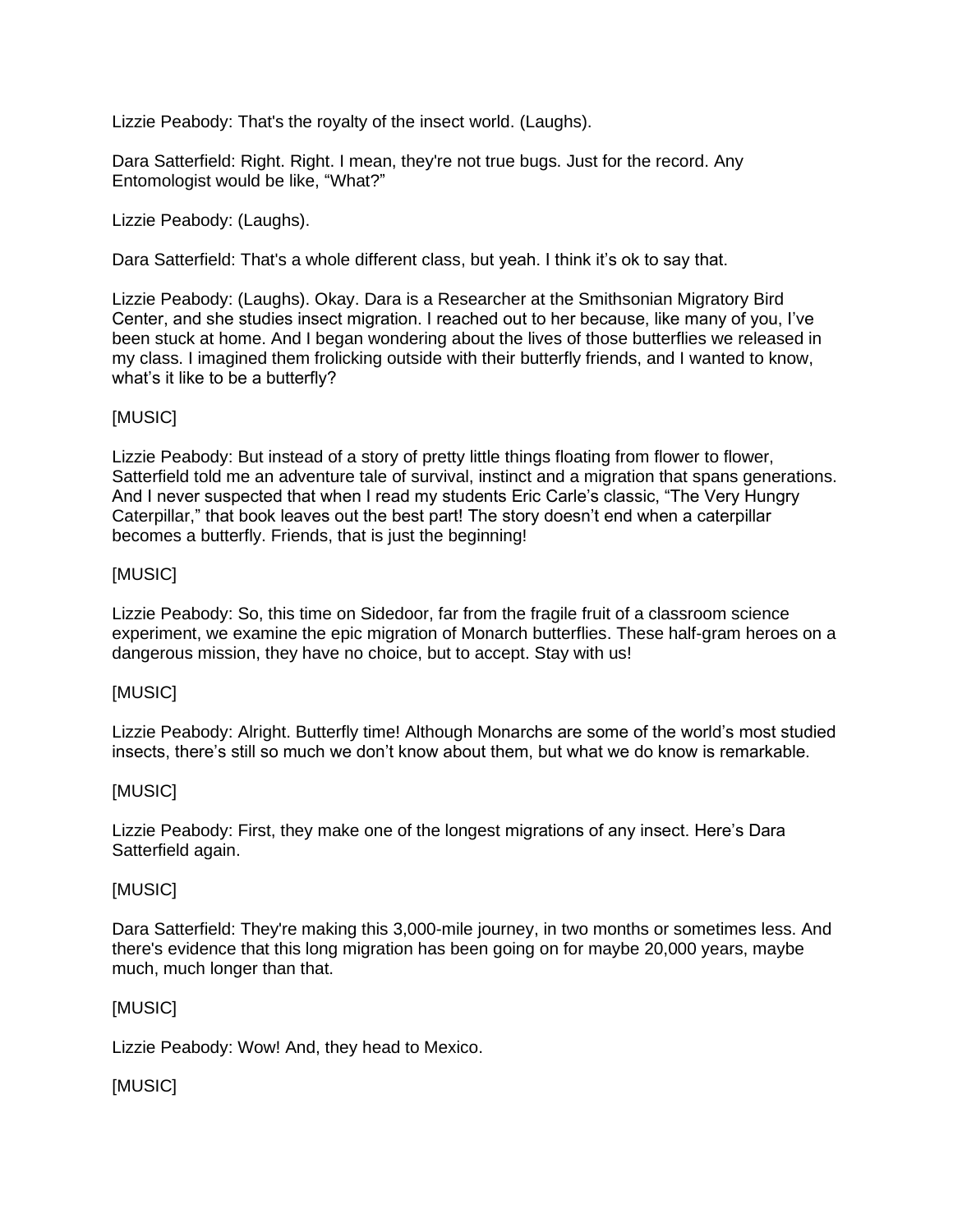Dara Satterfield: Some of this is a mystery. So, we know that they go to the same 12 or so mountain tops every year, that their great-grandparents or maybe even great-great grandparents had been to the year before. They've never been to these sites themselves, Somehow, they find them year after year.

### [MUSIC]

Lizzie Peabody: Monarch butterflies are pretty distinct looking. If you live in southern Canada or most of the American states, you've probably seen one. Their wings have these bright orange windows, surrounded by black panes, ringed with little white dots, tiny stained-glass masterpieces. And their abdomens are covered in a fine, black fuzz.

### [MUSIC]

Lizzie Peabody: So, I wanted to know, when I released my butterflies with my class every spring, what do they do? Where do they go?

### [MUSIC]

Lizzie Peabody: Satterfield says the first thing they do is flutter around in the warm breeze and look for a mate! What else is there to do? It's summer vacation! And after they mate...

### [MUSIC]

Dara Satterfield: If it's a female, it will lay eggs on milkweed plants. The female Monarch can lay 300 or 400 eggs and her lifespan probably typically, and she has to visit a different milkweed plant for every egg pretty much. She likes to spread them out.

Lizzie Peabody: Really?

Dara Satterfield: Yeah. She doesn't put all her eggs…

Lizzie Peabody: So, 700 milkweed plants.

Dara Satterfield: Right!

Lizzie Peabody: Monarchs and milkweed are inseparable. If a Monarch mom-to-be is going to fulfill her considerable reproductive potential and lay a few hundred eggs; she practically needs a field of milkweed.

Lizzie Peabody: Why does it have to be milkweed?

Dara Satterfield: That is their host plant for caterpillars. It's the only thing that they can eat. They have co-evolved to really specialize on that plant to be able to deal with its toxins, and, not only deal with the toxins, but to use them to their advantage.

### [MUSIC]

Lizzie Peabody: That's right. Monarch caterpillars are toxic. If you eat one, well, just ask the birds what might happen.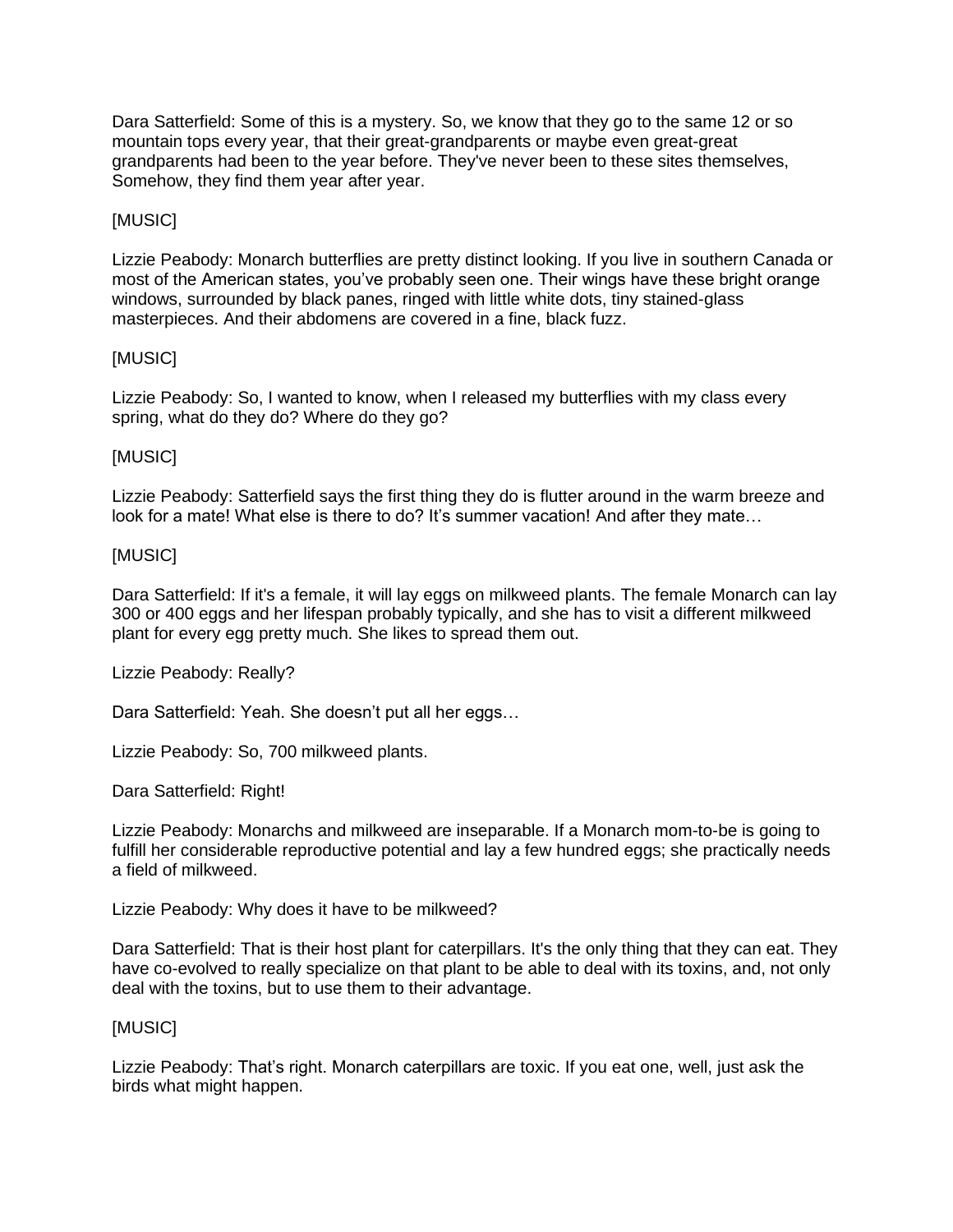#### **IMUSICI**

Dara Satterfield: There is this famous study with a Blue Jay that showed this Blue Jay throwing up after eating a Monarch and they think that that's a pretty memorable lesson…

Lizzie Peabody: Hmm.

Dara Satterfield: …when they see a caterpillar again with the same colors.

[MUSIC]

Lizzie Peabody: Despite their protective toxins, more than 90% of Monarch caterpillars are killed before they can even turn into butterflies.

Lizzie Peabody: Okay, so after the, the butterfly lays her eggs, what happens to her?

Dara Satterfield: So, she will probably only live two to six weeks as an adult butterfly. And then…

Lizzie Peabody: Hmm.

Dara Satteffield: ...that'll be the end of her life, if she's breeding.

### [MUSIC]

Lizzie Peabody: So, she just dies.

Dara Satterfield: She does.

Lizzie Peabody: So, released butterflies, like the ones I set free in my class, they pretty quickly die, but not before unleashing the next generation of their species on the world.

#### [MUSIC]

Lizzie Peabody: And I remember some of this from my classroom, but just to make sure we're all on the same page. Here's where caterpillars come from. A few days after the egg is laid, the caterpillar makes its escape. And the first thing it does is eat the egg it just came out of.

Dara Satterfield: And it is a sort of translucent, two millimeter, very tiny critter with a black head capsule.

Lizzie Peabody: Two millimeters. Is that like the size of a, like a sesame seed?

Dara Satterfield: That sounds about right.

Lizzie Peabody: And how big does it get?

Dara Satterfield: It can grow 2,000 times in its original mass.

Lizzie Peabody: Whoa!

Dara Satterfield: So, by the time… yeah!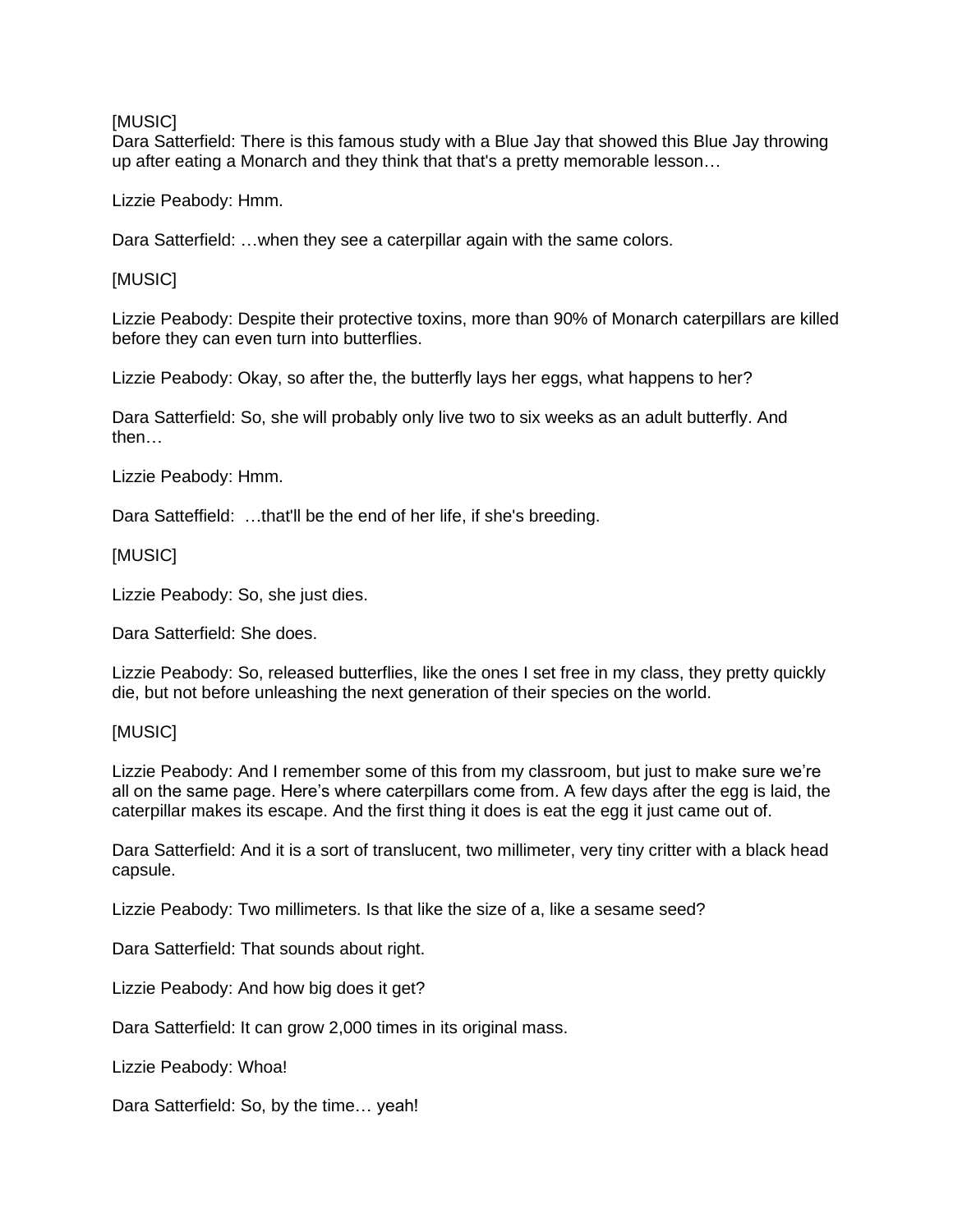Lizzie Peabody: Talk about growing pains. I thought adolescence was tough.

Dara Satterfield: (Laughs).

Lizzie Peabody: What does a Monarch Caterpillar do? How does it spend its time? Is it munching constantly, kind of like in the book, "The Very Hungry Caterpillar?"

Dara Satterfield: That's exactly right. That is biologically accurate. They spend all of their time eating.

Lizzie Peabody: (Laughs).

#### [MUSIC]

Voice Reading "The Very Hungry Caterpillar" Out Loud: The Caterpillar ate his one nice green leaf, (crunching sound) and after that, he felt much better. (crunching sound).

### [MUSIC]

Lizzie Peabody: And if you're looking for a Monarch caterpillar, they're pretty easy to spot. Find a milkweed and look for holes in the leaves. You'll probably find a colorful caterpillar chomping away.

Dara Satterfield: They have these black and white and yellow stripes that are almost velvety looking because they're so vivid in color. And they have these really strong mandibles in their mouth that help them to chew the milkweed, and you can actually hear them chewing.

Lizzie Peabody: Without the help of any kind of microphone?

Dara Satterfield: Right. That's one of my favorite things in a lab is to hear the Monarch chewing. (Laughs).

Lizzie Peabody: (Laughs). What does it sound like?

Dara Satterfield: It's a very quiet munching sound.

Lizzie Peabody: (Laughs).

Dara Satterfield: Almost exactly as you would expect.

Lizzie Peabody: Can you munch it? Can you like…

Dara Satterfield: (Laughs).

Lizzie Peabody: (Laughs). Can you do it for us?

Dara Satterfield: (Laughs). I wish I could. I wish I could. I've never been good at mimicking animals.

Lizzie Peabody: Okay, do you want me to try?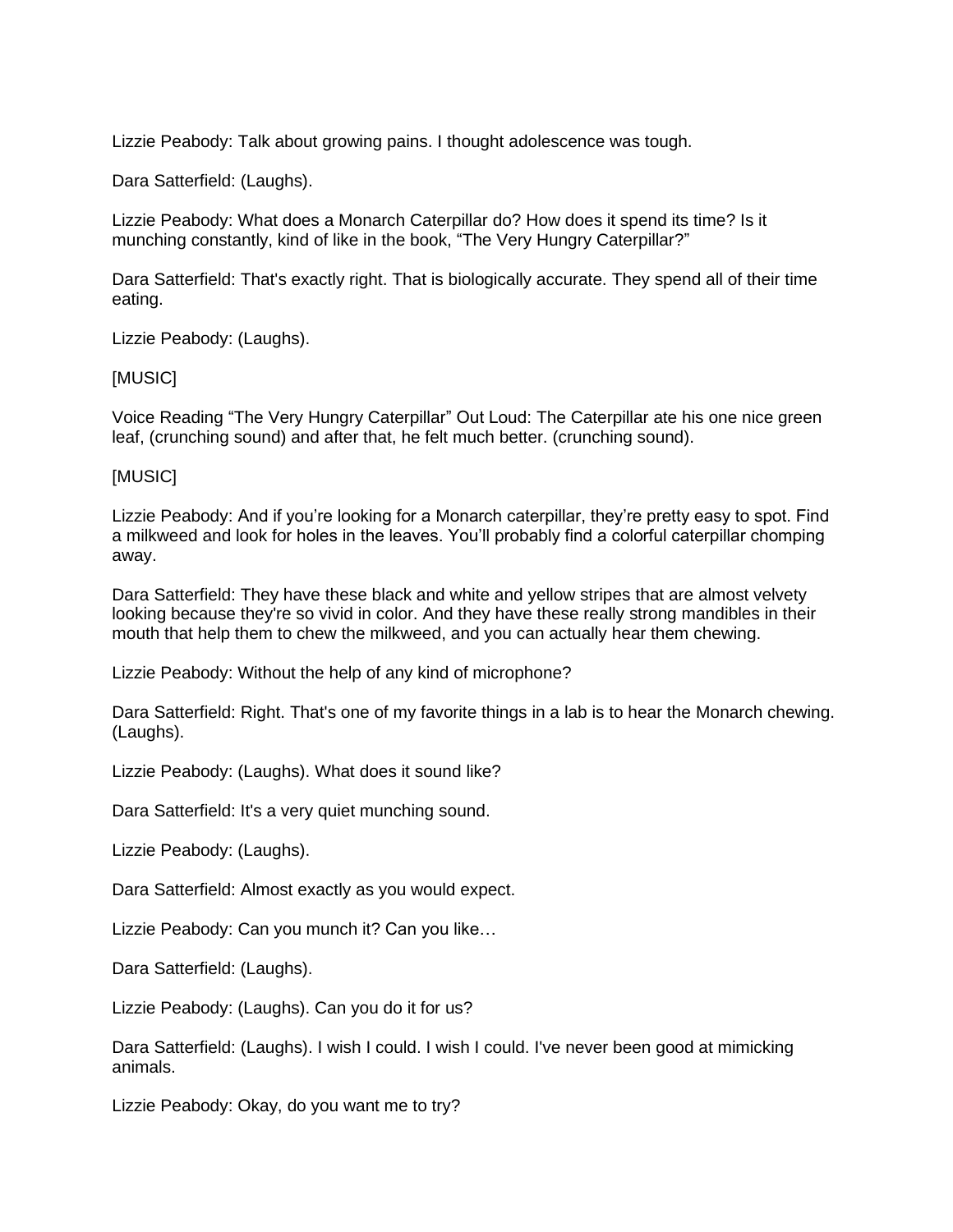Dara Satterfield: (Laughs).

Lizzie Peabody: Is it something… I'm imagining that it sounds like this. Like… (makes crunching sounds). Is it like that?

Dara Satterfield: That's surprisingly good! (Laughs).

Lizzie Peabody: (Laughs). Okay.

Lizzie Peabody: So, after 9 to 14 days of munching loudly on milkweed, the caterpillar attaches itself to the underside of a tree branch, park bench or building. Then, like something out of a zombie movie, it unzips its skin to reveal its chrysalis. And the, chrysalis is actually the husk of the caterpillar's body. It becomes like, a changing room. And in there, the caterpillar is undergoing a wild transformation. Its chomping jaws morph into a straw-like mouth for lapping up nectar. The caterpillar's short stumps make way for six elegant legs. It struggles free from the chrysalis as a butterfly.

### [MUSIC]

Lizzie Peabody: How big is an average Monarch?

### [MUSIC]

Dara Satterfield: They're about four inches in wingspan and they weigh about as much as a raisin. So, 0.5 grams, give or take.

Lizzie Peabody: Oh! (Laughs). That's, I don't know why the raisin description… I find that so touching. (Laughs). They're just so delicate, so small.

#### [MUSIC]

Dara Satterfield: (Laughs). They are amazing.

#### [MUSIC]

Lizzie Peabody: And the whole cycle repeats: egg, caterpillar, butterfly, egg, caterpillar, butterfly, egg, caterpillar, butterfly, egg, caterpillar, butterfly. This repeats about four times every summer. And the Monarch populations creep further north, chasing that tender young milkweed as it pops up from the ground.

Dara Satterfield: If you're releasing a Monarch in Washington, D.C., her offspring, her daughter might go a little farther north; and eventually, some of the offspring might make it up to southern Canada by July.

#### [MUSIC]

Lizzie Peabody: So, by July, the bulk of the Monarch populations are up near the Canadian border. But in late August, when the year's last generation of Monarch emerge from their chrysalises, something remarkable happens. The season has changed. The days are shorter.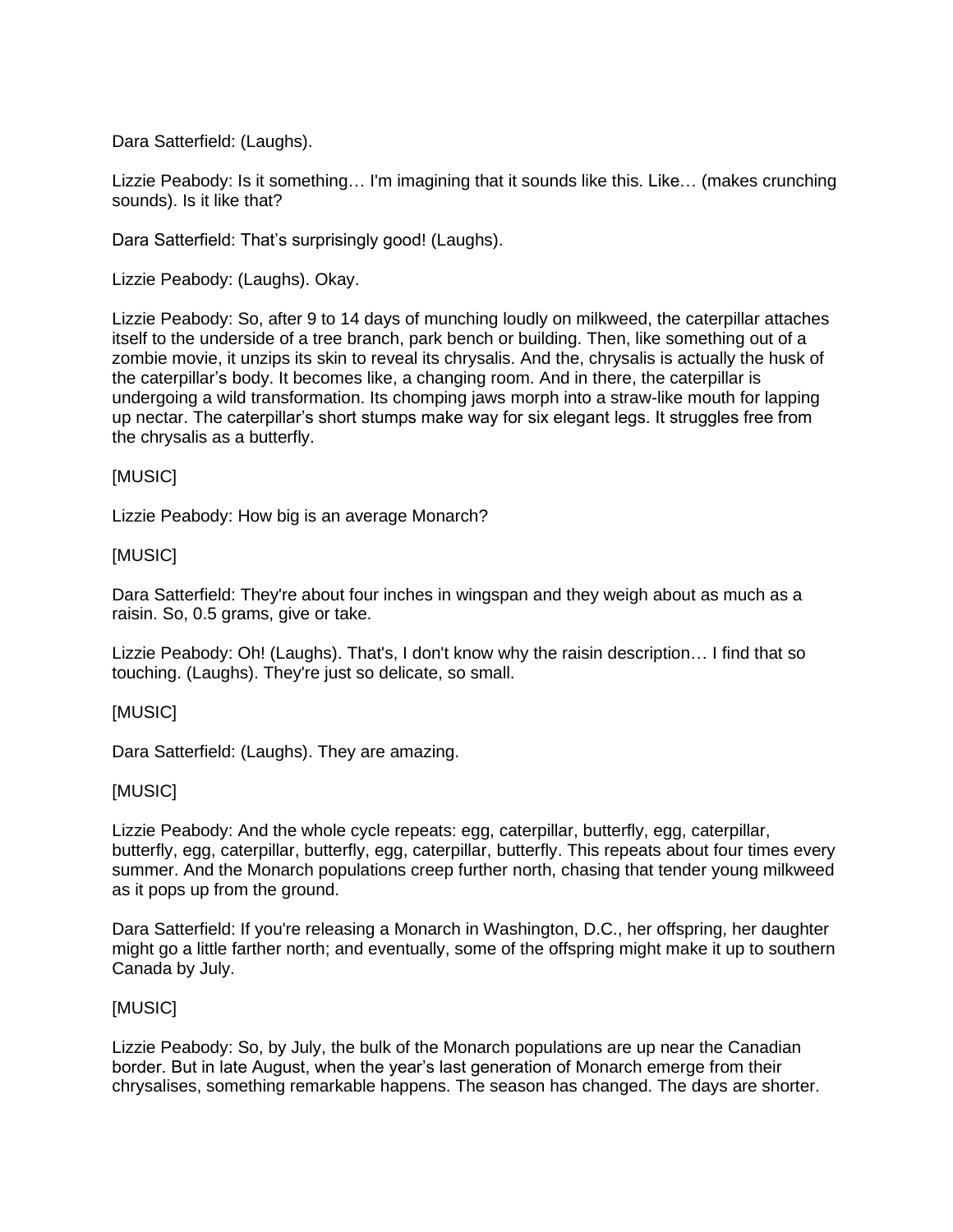Temperatures start to dip. And each butterfly has this little voice, deep inside whispering, "Goooo tooooo Mexicooooo." [MUSIC]

Dara Satterfield: This is probably my favorite part of the story. So, in what we call the super generation, they start to go south or southwest, towards the overwintering sites in Mexico. So, even if you put them in a cage to study them, like we sometimes do, they will sit sometimes in the south or southwest corner of the cage. That's how sort of driven they are to go that direction.

Lizzie Peabody: So, this super generation, born in late August or September, has strong instincts to head south. They start their migration. And to make this amazing journey that will take two months, remember, Monarchs usually only live about one month, they've evolved a way to prolong their lives.

Dara Satterfield: They go through what we call reproductive diapause, which is a delay in the reproductive organs being developed. It's kind of like a delayed puberty.

Lizzie Peabody: So, they, yeah. They conserve, I guess a lot of energy that would go toward developing sex organs and things like that.

Dara Satterfield: That's exactly right. Yeah. They're able to conserve energy to lengthen their lifespan probably up to eight or nine times what the normal breeding Monarch would do.

Lizzie Peabody: So, you're telling me that, that a butterfly that lives for one month all year long, just suddenly lives eight times as long?

Dara Satterfield: That's right.

Lizzie Peabody: How is that? I mean, you already told me I guess how that's possible. Even now, my brain is having a hard time with that math. It's like a person deciding to live until they're 600 years old because they want to get more stuff done. And then there's the math of how a butterfly, this dainty little thing, flies from Canada to Mexico. Have you ever watched a butterfly? They are not going anywhere fast. They seem to kind of, you know, flap up and down and around.

Dara Satterfield: Hmm.

Lizzie Peabody: So, how on Earth do they suddenly straighten it out and focus on a single direction?

Dara Satterfield: Yeah, that's a great question. You're totally right that the average butterfly you see probably has a really erratic flight pattern. They're moving all over the place. They're hard to even glance at sometimes. But the Monarchs, when they're migrating, we don't know a whole lot about what their specific flight path look like.

Karen Oberhauser: Yeah! So, we know that Monarchs use, use wind to their advantage.

Lizzie Peabody: This is Karen Oberhauser.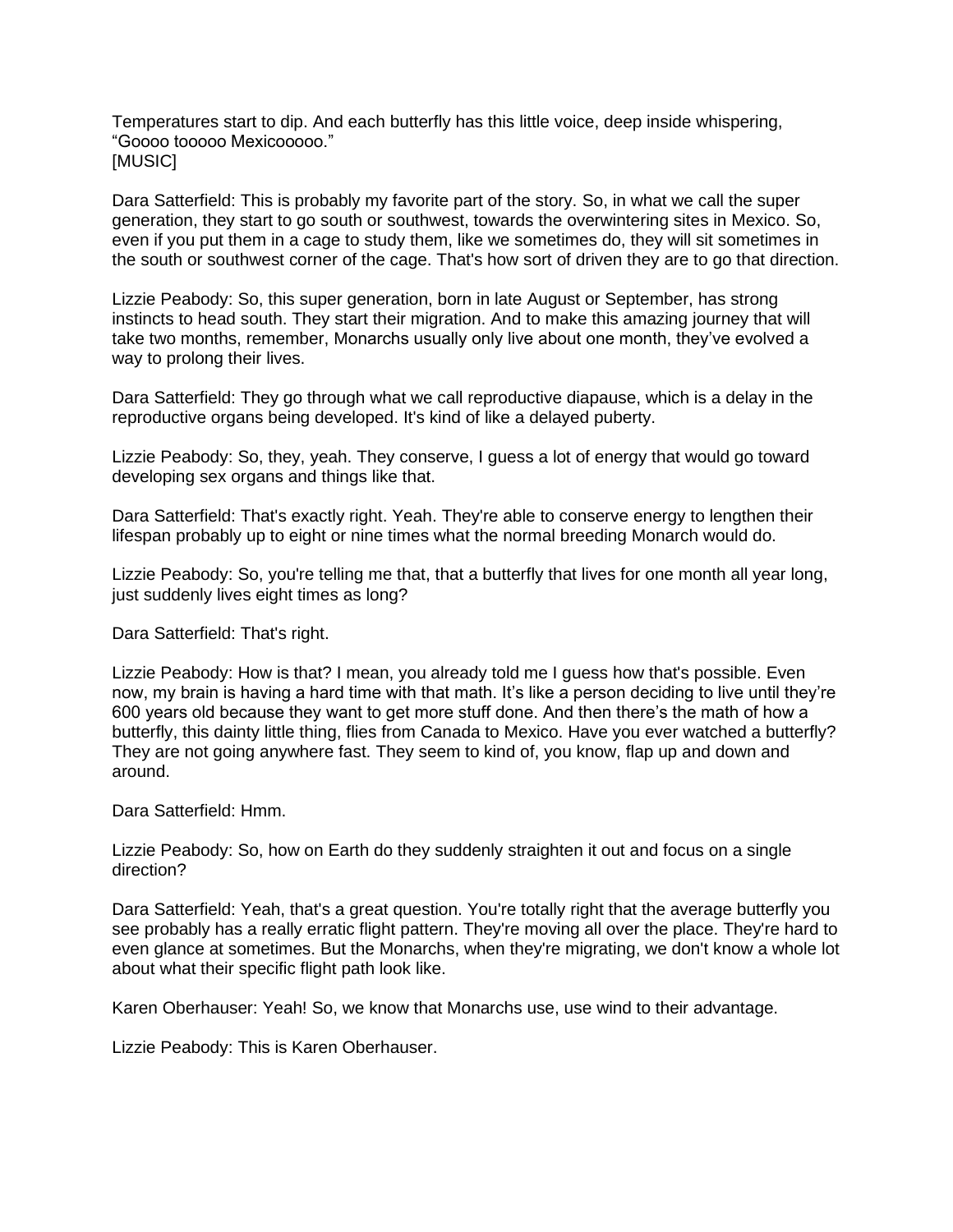Dara Satterfield: Karen Oberhauser is famous in the Monarch world for her work on butterfly conservation on what we understand about Monarch reproduction and migration. And she has been working with Monarchs for decades.

Karen Oberhauser: I've been studying Monarchs since 1985.

Lizzie Peabody: Oberhauser says that there's a lot we don't know about Monarch migration, but how they fly 2,000 miles in just a couple months, that we do know.

Karen Oberhauser: Most of their migration is actually not powered flight. So, if you imagine a butterfly flapping its wings, that's what we call powered flight. So, it's using energy, but if it can soar, like if you look out and see a bird soaring, when a bird isn't flapping its wings, it's using very little energy. And Monarchs can do the same thing.

Lizzie Peabody: Oh, like a Vulture kind of?

Karen Oberhauser: Exactly. Like a Vulture or a Hawk migrating. So, they do the same thing. And there was actually a guy who studied Monarchs who was a hang glider and he found Monarchs up to two kilometers up in the air. So…

Lizzie Peabody: Whoa! So, they're in the clouds!

Karen Oberhauser: Yeah. It's brilliant how they do that. So, they really maximize efficiency when they're flying south.

Lizzie Peabody: That is so cool. And Karen says we have a general sense of how they navigate.

Karen Oberhauser: So, there have been really clever experiments that have shown that Monarchs have an internal biological clock, so they know what time of day it is. And if they're trying to fly south, and it's morning, they should keep the sun on their left. And if they're trying to fly south and it's afternoon, they should keep the sun on their right.

# [MUSIC]

Lizzie Peabody: So, we should also add that Monarchs don't have a tidy migration like birds. Some head to Mexico early. Others stay where they are year-round, but the migration we're describing is true for the majority of Monarchs. So, we'll leave the super generation soaring through the clouds above the United States, morning sun on their left wing.

# [MUSIC]

Lizzie Peabody: (Whispers: "Goooo tooooo Mexicooooo").

# [MUSIC]

Lizzie Peabody: Coming up, it's the biggest royal family butterfly reunion you've never been to, but even that's not the end of their journey. Like the Monarch, we'll keep going, after a quick break.

[MUSIC]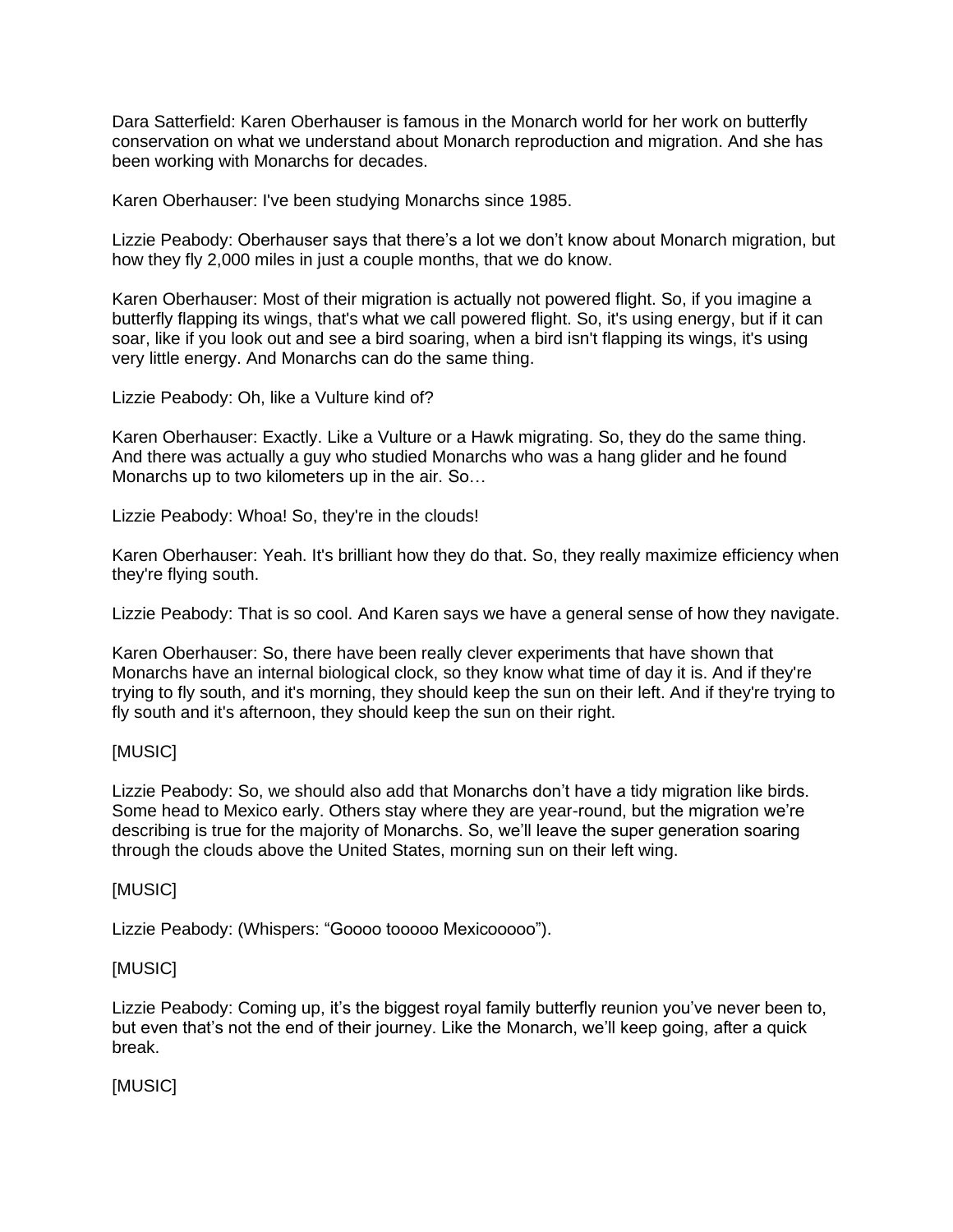Lizzie Peabody: Welcome back, Monarch maniacs! So, here's what you need to know. Monarch butterflies are the best! They make this insane 2,000-mile migration from Canada by riding high on the winds bound for Mexico, but they aren't flying there thinking, "Yeah, Cabo or Cancun both great." They're looking for a very specific place. Somewhere none of them have ever been, but somehow they all know how to get there. Here's Dara Satterfield.

Dara Satterfield: Some of this is a mystery. So, we know that they go to the same 12 or so mountain tops every year, that their great-grandparents or maybe even great-great grandparents had been to the year before. They've never been to these sites themselves; somehow, they find them year after year.

Lizzie Peabody: Scientists only learned in 1975 where Monarchs go hide all winter. Before that, it was a total mystery. They hang out in these misty mountain forests in central Mexico, about 100 miles from Mexico City. Both Dara and Karen have been there. Here's Karen Oberhauser.

Karen Oberhauser: I started going to the overwintering sites in 1997, when the population was very high, and I've gone most years since then.

Lizzie Peabody: Can you kind of indulge us in sort of a sensory journey in a way? Because I have no idea what that would be like. So, can you kind of put us there?

Karen Oberhauser: So, it's… it is an incredible sensory experience.

Dara Satterfield: It was a cold, kind of humid, misty day.

#### [JUNGLE FOREST SOUNDS]

Karen Oberhauser: When I first went, it was a very long walk. The Monarchs were, we're in a place that was a long way from where we started.

#### JUNGLE FOREST SOUNDS]

Dara Satterfield: And that probably took about an hour or so, carrying our gear and our nets and a dog went with us. There's often stray dogs that will pal around with you at these sites.

Lizzie Peabody: Once in the forest, they saw a few Monarchs.

Karen Oberhauser: We started seeing a few butterflies and they're just a few flying around.

Lizzie Peabody: Then 30 Monarchs. 50. Then, suddenly, a cloud of orange and black. To give you a sense of what that looks like, if you imagine a normal quarter-mile running track, like you'd find behind a lot of high schools. The grassy area in the middle, that's one hectare. And scientists think that, inside of these butterfly preserves, one hectare can hold as many as 21 million Monarchs.

Karen Oberhauser: It's overwhelming. If you've ever been snorkeling, scuba diving is kind of like that, because it's such a three-dimensional experience that the butterflies are just flying everywhere around you. They're flying as high up, as you can see in the sky and right down to the ground, and they're covering the trees.

Dara Satterfield: They have so many butterflies on them that it weighs down the branches.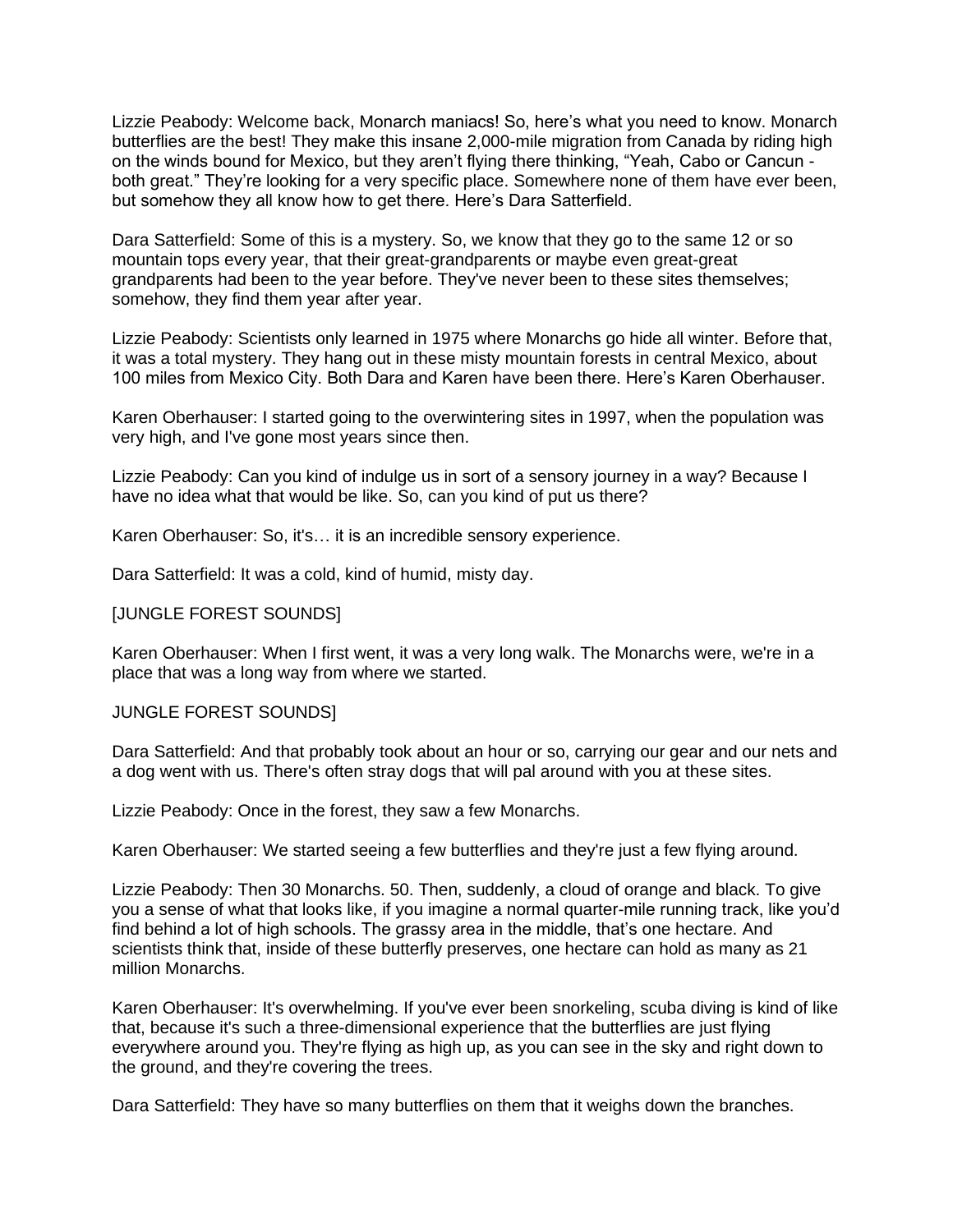Lizzie Peabody: What?!

Dara Satterfield: And they also cover the trunks of the trees in some cases.

Lizzie Peabody: These trees are bowing down under the weight of butterflies. Just think how many raisins it would take to bend a branch! And these Monarchs are semi-dormant, clustered together on trees. Some have enough fat on them to last most of the winter. And the rest, they try to flap around and find whatever nectar they can, but they don't all make it.

Karen Oberhauser: There always are a lot of dead butterflies on the ground, and they have a particular dead Monarch smell. And then, there's also the smell of forest.

Lizzie Peabody: And what is the dead Monarch smell? What does it smell like?

Karen Oberhauser: (Sighs). Yeah. It's a little bit of a fatty smell, because when they die, the lipids come out of their bodies, but also a smell of decaying things. So maybe a little bit like a forest where you have a lot of leaves decaying. it's not really a bad smell. It's just, it's just the smell of a lot of dead Monarchs on the ground. And, and you can actually hear them and that's pretty unusual to be able to hear butterflies.

# [SOUND OF BUTTERFLIES]

Karen Oberhauser: You hear it and you smell it and you see it. So, it stays with me. I mean, I still can kind of close my eyes and feel that and that ability to see them just stays for a couple of weeks after I come back. It's like being there again. You know, it doesn't last forever, but the movement in the air that's caused by these millions of butterflies is, is really hard to describe.

Lizzie Peabody: One year, Dara and Karen were in Mexico together. Here's how Dara remembers it.

Dara Satterfield: We were looking at these Monarch clusters. And she said, "This is a whole continent worth of butterflies right here." And…

Lizzie Peabody: Wow!

Dara Satterfield: …I'll never forget she said that because it's stuck with me. And we were in awe, but we were also aware of how vulnerable that is for a species.

Lizzie Peabody: Yeah. What an idea. So, every winter, this is how the Monarchs live, but it's not where the story ends, because come February, these very same Monarchs, the super generation that flew 2,000 miles from the Canadian border to Mexico, they take flight again, heading back north. And they make it about as far as Texas.

#### [MUSIC]

Dara Satterfield: These are really tough critters designed to be really long lived to make this incredible journey.

[MUSIC]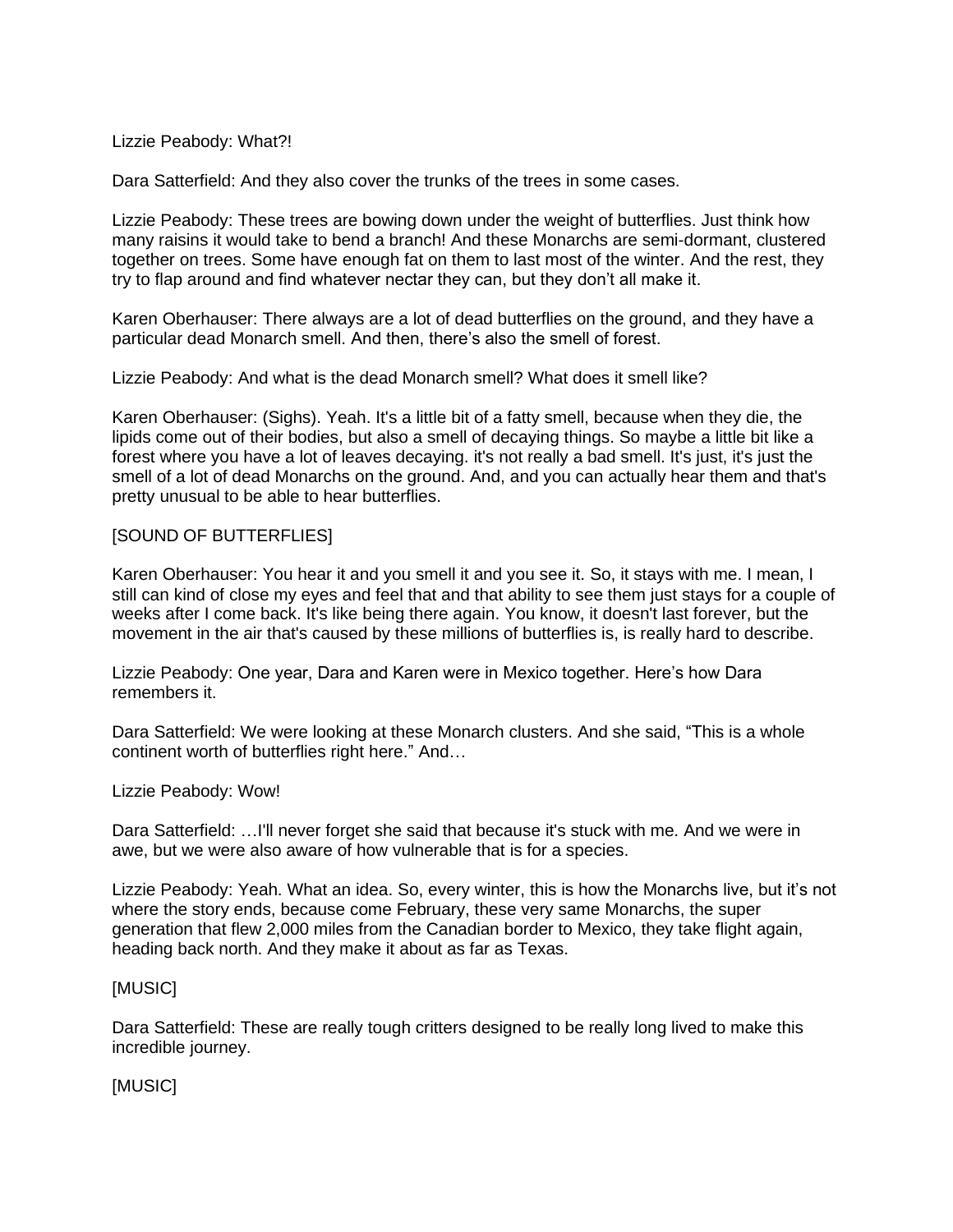Lizzie Peabody: And by the time this super generation reaches Texas, they're exhausted. And kinda beat up.

# [MUSIC]

Dara Satterfield: And by the end of their journey, they have been through so much, they've lost a lot of their orange. Some of them even look kind of translucent in some places on their wings because the orange scales have come off and they sometimes have holes in their wings or even whole chunks of their wings missing.

# [MUSIC]

Lizzie Peabody: After all that, this 8-month-old super generation is rewarded by hitting its longdelayed butterfly puberty.

# [MUSIC]

Dara Satterfield: They are determined to lay eggs on milkweed to continue the annual cycle.

# [MUSIC]

Lizzie Peabody: And the cycle of short-lived summer Monarchs starts again.

# [MUSIC]

Lizzie Peabody: Back in Washington, D.C., next to the Smithsonian's Hirshhorn Museum, is a little garden set aside just for Monarchs. It looks like many others you'd see around the Smithsonian, filled with flowers, and shrubs, grasses, but this garden is actually part of a Smithsonian Gardens' exhibit called, "Habitat." It's a Monarch rest stop.

Silvia Schmeichel: So, just like if you're going on a long road trip and you're going across country, imagine if you could only go to a gas station and restaurant every two or 300 miles.

Lizzie Peabody: Sylvia Schmeichel works for the Smithsonian Gardens as a Horticulturist, and she helps make planting decisions in the Smithsonian's many gardens. And you can bet that in the Monarch Garden, there will be lots of…. Yes! Milkweed.

Silvia Schmeichel: It allows them to have more opportunities to rest and eat and it's the idea screen creating these stopping off points to help connect all these feeding and resting sites on their trip; whether they're going south to north in the spring or north to south in the fall.

Lizzie Peabody: So, these gardens offer the Monarchs their critical milkweed, but they also have a number of other blooming flowers that Monarchs enjoy feeding from as well.

Silvia Schmeichel: So, some of the things that we like to plant for them that do well for us are Lantana species. They will just be covered! What they call Torch Flower. Zinnias are really good; but also, one of the things that we mention when gardening for pollinators, including Monarchs, is to plant a wide variety of bloom times. So, something that's blooming spring, summer and late into the fall to help them on that, on that migration, in addition to the milkweed.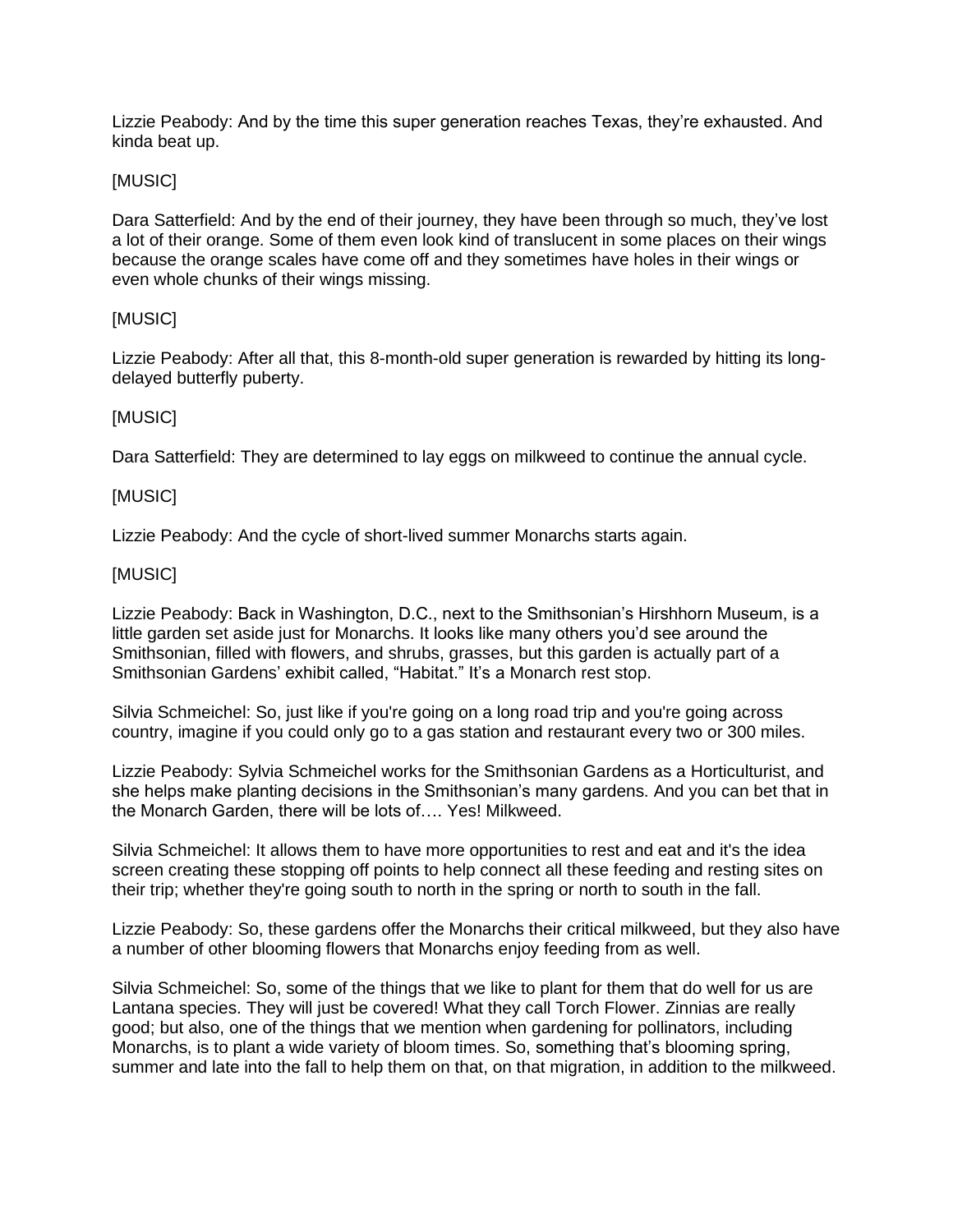Lizzie Peabody: Because Monarchs rely so heavily on milkweed, their fortunes are pegged to the plant that some farmers and cities see as a nuisance. So, when they get hit with herbicides and lawnmowers, that hurts Monarchs as well.

Karen Oberhauser: So, if we look at how numbers have changed over time, they were very high about 20 to 25 years ago. And then, they went through a steady decline. And over the last 10 years, they've kind of been going up and down around a population size that's a little less than half of what it used to be.

#### Lizzie Peabody: Wow!

Karen Oberhauser: So, their numbers have declined a lot, but they're not continuing to decline. They're kind of holding their own.

Lizzie Peabody: Their numbers swing a lot every year. Some years, their numbers are less than a quarter of the previous year. Other years, they'll increase by 400%. So, like Monarch butterflies, their numbers feel delicate, but they're surprisingly tough.

Karen Oberhauser: But the risk is that when you're fluctuating up and down around a low number, that just by random chance, the population some year will fluctuate so low that it will reach a point where it won't be able to bounce back.

Lizzie Peabody: One way to help Monarchs and all insects is to plant gardens. And really, who wouldn't want a garden full of toxic caterpillars and bright orange butterflies? Sylvia Schmeichel says that's the best part of her job at Smithsonian Gardens.

Silvia Schmeichel: Oh my gosh! I am such a big nerd. Like, I will literally stop the public. I mean, like, "Look, we've got a live one. There's one right here, come look at this! Come look at this!"

Lizzie Peabody: (Laughs).

Silvia Schmeichel: I just like seeing that they're there. Like, oh good! What we're doing is working. Like, it's, it's it just goes to show that you know, all this effort that we're putting forth, in bringing these plants into a lot of environments. It they're finding us! They're stopping. So that's, that's really rewarding.

# [MUSIC]

Lizzie Peabody: So, plant some milkweed and get to know your Monarchs. Admire their fuzzy bodies, their brilliant colors and their long elegant legs. And wish them well on their journey.

# [MUSIC]

Lizzie Peabody: You've been listening to Sidedoor, a podcast from the Smithsonian with support from PRX.

# [MUSIC]

Lizzie Peabody: If you're enjoying Sidedoor, leave us a review on Apple Podcasts. In these tough times, nice reviews really keep us going, like a caterpillar chewing on a nice juicy milkweed leaf.